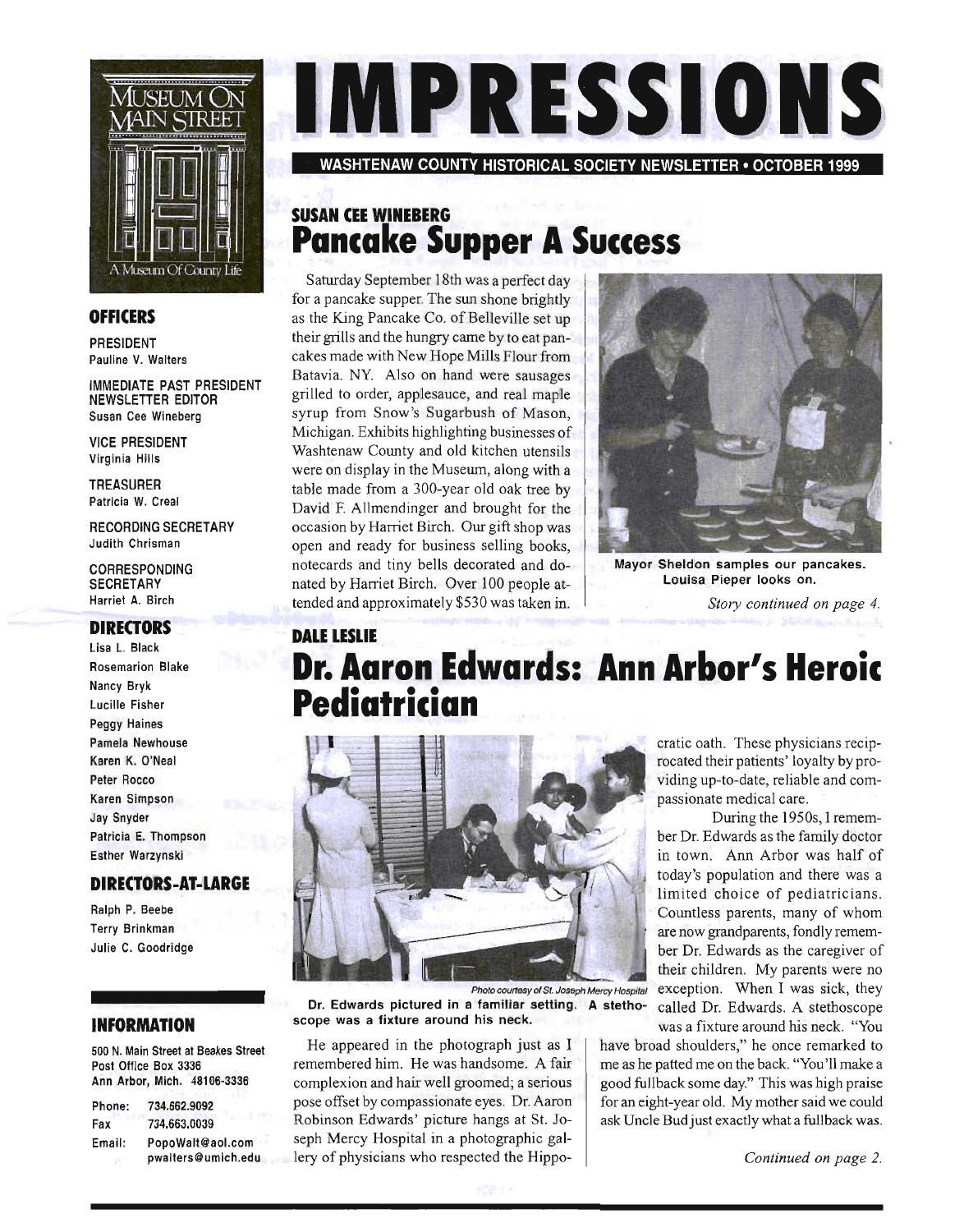# **Dr. Aaron Edwards ...**

*Continued from page 1.* 

cal buildings with their multitude of doc-  $\parallel$  ily bedrooms were on the second floor. tors' offices. Dr. Edwards' practice was Mrs. Edwards and two of their three in the family home, a two-story frame  $\parallel$  sons David and Bruce—ages 9 and 7house at 916 Church Street. The house scaped the inferno by scrambling to the stood tall on an elevated lot as did many flat part of their roof. They jumped to of the homes in this close-knit neigh- safety into the waiting arms of their borhood. His wife, Mary Katherine neighbors who had gathered to help. Edwards, was the quarterback of the Meanwhile, Dr. Edwards somehow had team. Patients were treated as guests in escaped the fast-spreading fire, stumtheir home and she was always there to bling out the front door and into the cold greet you. **night air.** To his horror, he realized that

and their household affairs humming.  $I \parallel (6)$  remained inside the smoke-filled can still see her standing on the front house. He quickly dashed into the home porch, waving good-bye while sharing to rescue them. All three succumbed to some last tidbit of wisdom as my mother  $\parallel$  the thick, gray smoke. carried me down their sidewalk. The I will never forget the shock as we Edwards were the proud parents of five awakened to the news report the followchildren whose ages were spread over  $\parallel$  ing morning. It was a story that could nine years. I knew their oldest son Mars, not be true. "The radio newsman must from his job as camp counselor at the  $\parallel$  be mistaken. This could not happen" Ann Arbor YMCA summer day camp. we thought. The Ann Arbor commu-

Dr. Edward matriculated with an M.D. was a front-page story and to this day I from Cornell University Medical School wish it was a nightmare from which I will in 1938. He interned at Harper Hospital  $\parallel$  awaken. and completed his residency at  $\parallel$  Many tributes were shared about Dr. Children's Hospital, both in Detroit. On  $\parallel$  Edwards from his colleagues and friends. October 25, 1941 he married Mary | He was remembered as a devoted hus-Katherine Martin of Detroit. He served | band, father and physician. Today there honorably as a Captain in the U.S. Army remains a comfortable, warm feeling Air Corps from 1942-1945 and after his when I look at his photograph in the discharge came to Ann Arbor to finish  $\parallel$  hospital hallway. I never became the his pediatric training under Dr. James L. | fullback that he predicted. But he made

In 1946 Dr. Edwards opened a private ber him. practice in Ann Arbor and became a *Dale Leslie* is *the former owner of*  member of the staff ofSt. Joseph Mercy *Leslie Office Supply. He currently works*  Hospital. He was a respected teacher of *for the Ann Arbor Chamber of Com*nurses and interns and valued and re- *merce.*  spected by his colleagues. To young *Do you have an interesting story*  eyes he was a hero and to parents he *about life in Washtenaw County?* was a reliable, thorough and approach- *Please send it to the editor Susan*  able physician. We put him on a pedes- *Wineberg,* 712 *E. Ann St, Ann Arbor MI*  tal that suddenly and tragically crumbled *48104 or e-mail it to swines@umich.edu.* If when his life was cut short at the age of ve have room and think it appropriate *46. we will gladly print your story.* 

On Sunday evening, November 9, 1958, a raging fire, apparently kindled by sparks from an unscreened fireplace,

It was an era before monstrous medi- engulfed the Edwards' home. The fam-

Mrs. Edwards kept the medical office his daughters Karon (12), and Lucinda

Bom July 23, 1912 in Marysville, Ohio, nity was rocked with grief. The tragedy

Wilson of University Hospital. me feel good and I shall always remem-

# **"What's It?" Game & Loan Boxes**

WCHS offers traveling exhibits of small artifacts set up as a humorous "What's It?" game to schools for children and another for adults. They are available for classes and meetings.

Two Loan Boxes, developed with funds from the Ann Arbor Area Community Foundation, are available to teachers for a \$15 rental fee. One box deals with Life Before Electricity and contains artifacts which children can touch, a teaching text, posters, and books. The second box, Hats to Spats explores clothing development both in general and in Ann Arbor and Washtenaw County with appropriate artifacts and books.

For information contact Sally Silvennoinen, 734-971 -5086.

# **Artifacts To Donate**

Anyone wishing to donate an artifact to WCHS may contact Judy Chrisman, collections chair at 734-769-7859 or by mail, 1809 Dexter Ave., Ann Arbor, MI 48103.

# **October Sponsor**

*Impressions* Sponsor **GTProducts**  Ann Arbor Michigan

Special *Thanks* to Deb Royal of Strategies Marketing & Design, who donated the redesign of the newsletter to the Society. We are looking very good thanks to Deb.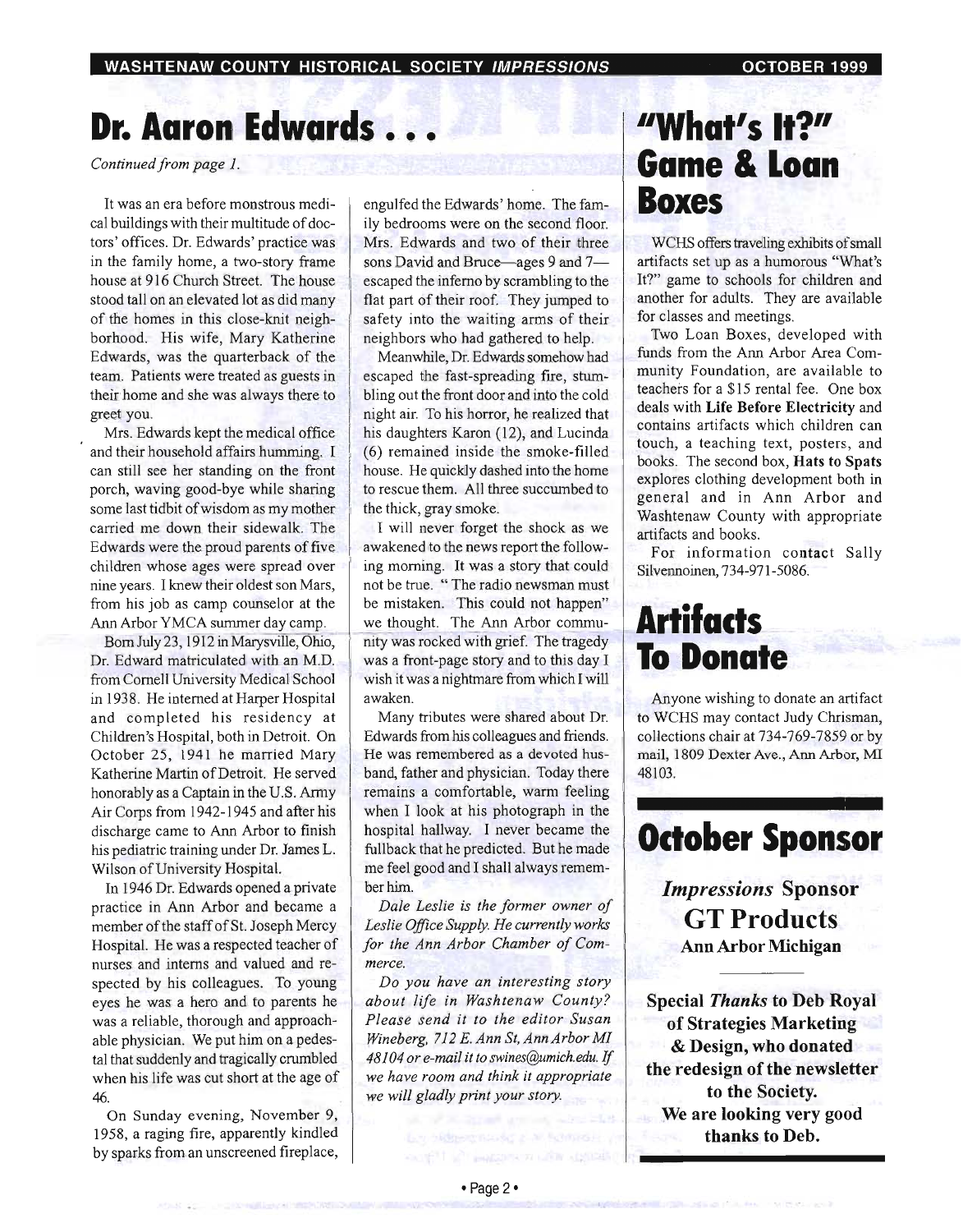## **HARRIET ARNOW Some Musings On The Nature Of History: The Clarence Burton Memorial Lecture 1968-69**

*Harriet Arnow, noted author of the prize-winning novel The Dollmaker, lived at 3220 Nixon Road in Ann Arbor Township from 1950-1986. Her musings on history, reprinted in a pamphlet, are informative as well as inspiring. She was originally from Kentucky* 

I am not exactly a historian. I have at times pondered on: "What is history?" Such answers as I have came late in life.

Beginning somewhere behind memory, stories of the "old days" as my people called them, were a taken-forgranted part of childhood. They were of all kinds and ages, some going behind the French and Indian War. Yet I never thought of them as a form of history; history was in the books I would read...I remember no consciousness of learning as I listened; rather, I recall emotions, a sense of belonging, and curiosity: Still, those old stories have lived with me all my life.

I also, beginning before school age, quite often visited a museum. I did not recognize the place as a museum. Neither did anyone else. It was the home of two elderly ladies, cousins of my then dead maternal grandfather.

Built in the days when people wanted plenty of room, the home was large with window shutters, gingerbread, a great variety of gables and verandas. The interior was still more fascinating, crowded as it was with all manner of furniture and bric-a-brac. Much of this was the accumulation of generations; the rest was what the present owners felt was necessary to a truly Victorian atmosphere.

The ladies worshipped Queen Victoria. They knew but did not quite comprehend that she was long since dead. These cousins were for me the most interesting parts of the museum. Human beings never had legs, only limbs, that is for well brought up females such as they, who also always used the proper title in referring or speaking to husbands; in that household, Reverend and Mister. ..

It was during college that my world broadened. It is now getting on to forty years since I took a summer's job in a small resort near Petoskey, Michigan. I found myself in a delightful world of blue water, blue skies, white birches, stump fences, swamps, and with leisure to enjoy it all...

Best of all were the people I got to know---owners, workers and guests many of whom were from Michigan and through them I learned something of the many ways of life in the state...

In the meantime I had, beginning with my first trip to Michigan, visited a close relative living near Detroit; and so became acquainted with the city and the surrounding country. An especial attraction was Ann Arbor. My awe of the University ... was almost matched by delight in the tree-filled town with its stately homes; and all around it the farmers' fields in which cattle grazed almost to the city limits.

Better yet were the farms out from the town. They appeared prosperous, happy, stable, their many buildings stood like small villages separated by broad fields. The silos rose highest, but the great hip-roofed barns were the dominant feature. I could read the dates onmany---1908, 1914, 1927; nice to know they were not old, and so would be there a long, long time as would the older stone or brick smoke houses. .

Years passed. I published. I married. World War II took the world by the hair of the head. My husband returned to his work of newspaperman in Detroit... I also tried to learn something of my new homeland, both by reading and looking.

One of our favorite short drives was into Ann Arbor and the surrounding country. In spite of time and war, that world had changed but little, or so it seemed. The University was bigger, more traffic in the town, but blindfolded justice still held her scales above the old courthouse with its worn stone steps and elm-shaded lawn. Ann Arbor yet had her trees, though farmers' fields no longer ringed the town. I noticed, too, especially on Plymouth Road, that several barns appeared deserted and neighboring silos roofless.

Yet, only a few miles away from Ann Arbor the world of big barns, well kept homes and fields still spoke of abundance and peace, but above all stability. The only real changed noticed was the displacement of work horses by tractors.

*To be continued next issue .* ..

## **Three Free Houses Available From City**

The City of Ann Arbor will soon demolish the Forest St. Parking Structure and three adjoining houses on Willard St. The houses are in fine condition and could be moved. Two of them date from the early 1890s and have fine interior woodwork. The third house seems to date from the 1860s. The city will also throw in the demolition costs budgeted for the project. This will be happening very soon so if you are interested please contact Adrian Iraola of the Engineering Department of the City at 994-6087.

# **Beach Balls Are Rolling**

Your response to our Beach Ball Fund Raiser has given us a big bounce. To date over \$3000 has been sent to our Museum Fund. Thank you to all our supporters for helping us to "keep the ball rolling."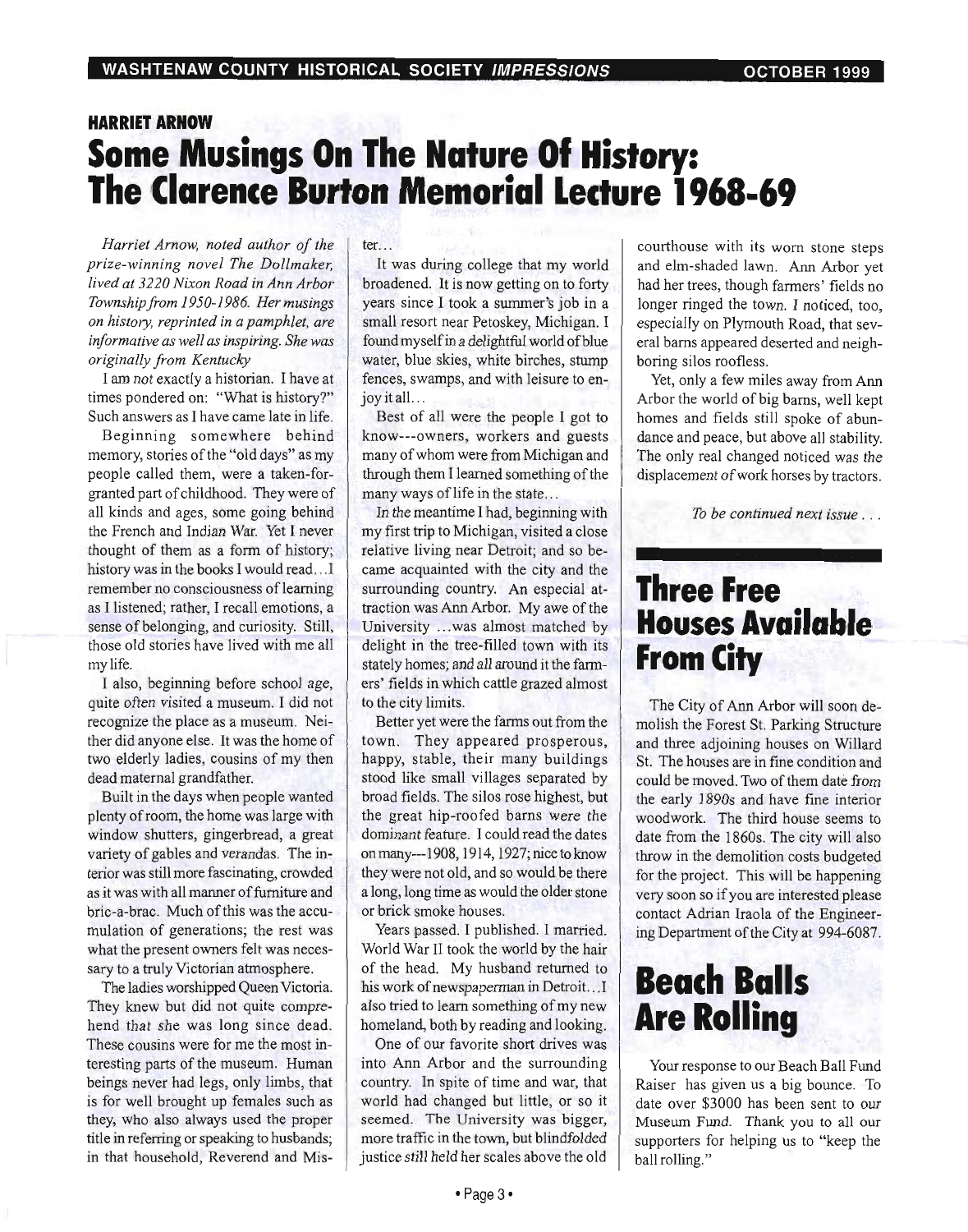## **SUSAN CEE WINEBERG Pancake Supper A Success**

*Continued from page 1.* 

Many, many people need to be thanked for their efforts. President Pauline Walters did yeoman service in organizing this event. She was helped by Karen O'Neal and Judy Chrisman who set up the exhibits; Lisa Black and Kay Huntzinger who manned the Museum Shop; Nancy Bryk and Louisa Pieper (helped by Marjorie Cripps and Mary Rinne) who slaved over a hot grill making sausages for our hungry hordes; **Pat** Thompson and Grace Shackman who got our garden into shape for the event; Patty Creal who shopped; Pam Newhouse who arranged flowers and did publicity; Doug Kelley who did furniture set up and coffee runs with Jay Snyder and Elsie Dyke; Ann and Greg De Freytas who waited on tables and sold tickets as did Harriet Birch; and Ralph Beebe and Esther Warzynski who manned the rooms in the museum. Others who helped were: Susan Wineberg, Lars Bjorn, Rosemarion Blake, Karen Simpson, Letitia Byrd, Arlene Schmid, Terry Brinkman and Trudy Bulkley. If we have forgotten anyone, we apologize!







Photos taken by Susan Wineberg and Lars Bjorn

Photographs: Top right - The Museum looks festive for the occasion. Top left - Volunteers Marjorie Cripps, Nancy Bryk, Mary Rinne, President Pauline Walters and Karen O'Neal. Middle - Our pancake flippers from the King Pancake Co. of Belleville, MI. Bottom left -Health Inspector Mr. Walezesky gives the OK. Louisa Pieper has





nothing to worry about. Bottom right - Volunteers Rosemarion Blake, Louisa Pieper and Mary Rinne tend to the sausages.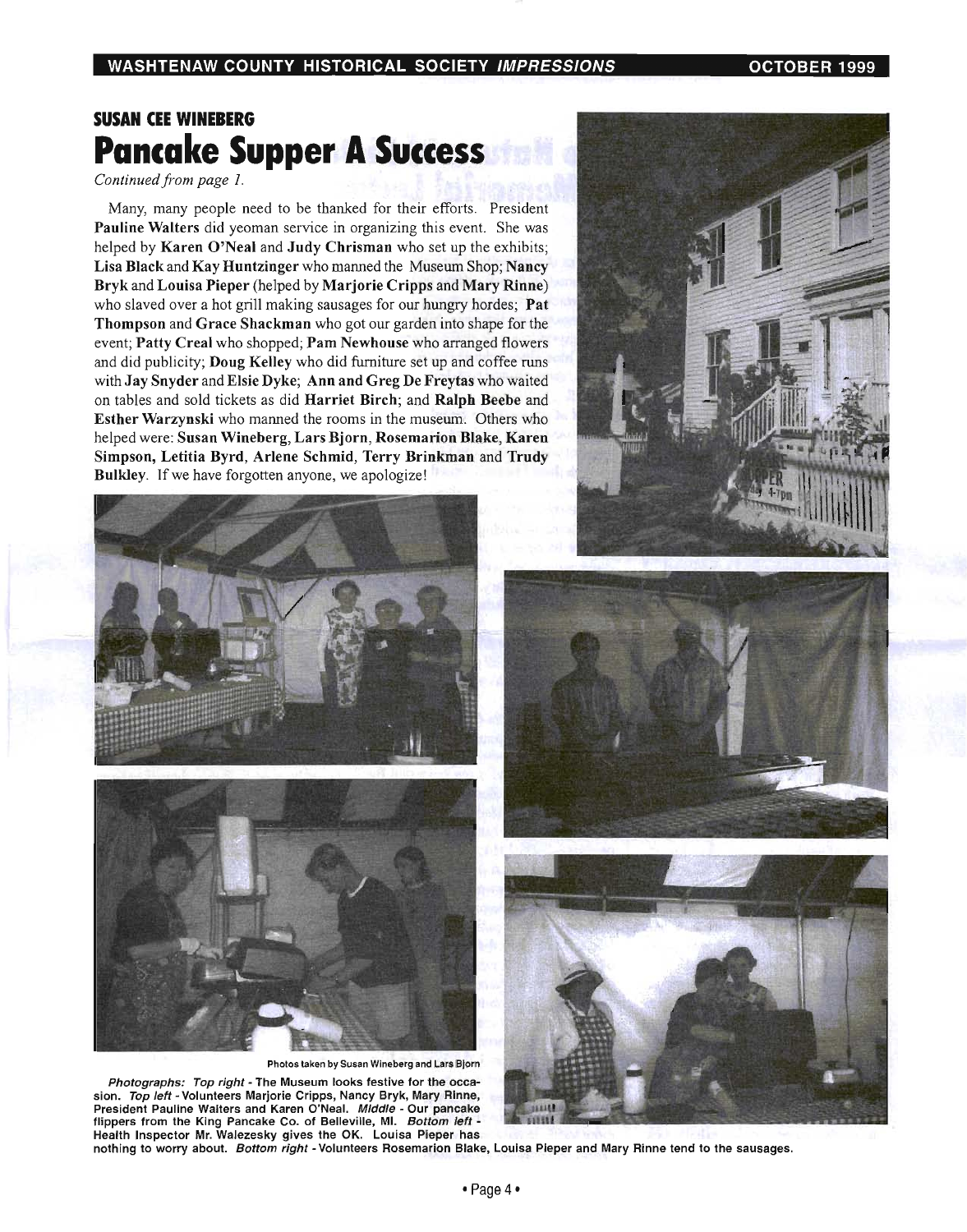# **Happenings Around The (ounty**

The *Dixboro United Methodist Church* will be having a show of Historical Family Quilts on November 13, 1999 from 10 AM-3 PM. Many of these quilts are antiques and are a window on county history from a woman's perspective. There is a \$3.00 charge and a light lunch will be available. The church is handicap accessible. It is in the Village ofDixboro and can be reached from Plymouth Road by turning north just past the Dixboro General Store after the Little Red Schoolhouse. The address is 5221 Church Road. For information call 663- 6012 (evenings) or 663-2990 (days).

The *Ypsilanti Heritage Foundation*  will be hosting a talk on Tuesday, November 23rd at 7:30 PM by Brian Dunnigan, Curator of Maps at the Clements Library at the University of Michigan. He will be speaking on "Old Detroit." The location is to be announced. For more information call 734- 485-3683

The *Rentschler Farm Museum* in Saline is open this fall. The farmhouse, barns and outbuildings are open on Saturdays from 10-2. Tour the farm and learn first hand about Michigan family farm life. For three generations the Rentschlers farmed the 216 acre property. It was primarily a dairy, then a sheep farm that also grew wheat and other crops. The farmhouse is a Queen Anne style house dating from the early 20th century. If you would like to schedule a tour at another time please contact the Saline Area Chamber of Commerce, 734- 429-4494. The farm is located on Michigan Avenue just east of Saline proper.

Lessons, workshops and festive balls at *Grand Traditions Vintage Dance Academy* will be held on 2nd Saturdays and Sunday from September 1999-April 2000. All will be held at the Pittsfield Grange Hall, Ann Arbor-Saline Road, and 1/2 mile south of 1-94. Cathy Stephens teaches classes in Vintage and Swing dancing and three lessons cost \$32.00. For more information call 734- 429-0014.

The Michigan Department of State, State Historic Preservation Office has informed us that the Michigan Historic Preservation Review Board at its meeting October 1st will consider the *Chelsea Historic Commercial District*  for nomination to the National Register of Historic Places. We wish them all success.

Any society wishing to publicize an event should contact the Editor Susan Wineberg at 712 E. Ann St., Ann Arbor, 48104 or call 734-668-7470. Here-mail address is swines@umich.edu.

# **(ounty Groups At A Glance**

*Chelsea Historical Society:* The Depot Museum is open 1-3 PM. Saturdays or by appointment, 475-7047.

*Dexter Area Historical Society:* Museum at 3443 Inverness St., 426-2519 Hours vary.

*Pittsfield Society:* The new society is seeking suggestions for speakers and programs. Contact them at PO. Box 6013, Ann Arbor, MI 48106.

*Saline Historical Society:* Depot Museum open 10-2 Saturdays or by Appointment. The new Rentschler Farm Museum is open Saturdays from 10-2 in the early fall. Contact Wayne Clements at 429-9621.

*Ypsilanti Historical Society:* Museum, 220 N. Huron open 2-4 Thursdays, Saturdays and Sundays. Archives open 9-noon Monday-Friday. Call 482-4990.

*Ypsilanti Heritage Foundation,* 102 N. Wallace, 485-3683. Holds bi-monthly programs and sponsors homes tour during Heritage Festival in August. Publishes newsletter five times a year.

# **Wish List For The Museum**

President Pauline Walters is still searching for a **computer person** to help her convert our membership list to MS Access. She also needs someone to hook up the dot matrix printer.

For our Museum building, we still need an antique doorknocker or old-fashioned "ding a ling" bell so that visitors can make themselves known. We also need an electric broom to clean our wooden floors.

Our gardener, Pat Thompson, could use some muscle and an edger.

Karen O'Neal's list of wishes for the museum continues to be long:

- We need to paint the exterior of the Museum building.
- We need a burglar alarm system.
- We need lights for the two front posts and for the parking lot.
- We need to seal the asphalt in the parking lot.
- We need to repair and re-hang our storm windows and doors.
- We need funding for a permanent exhibit.
- We need funding for a part-time director.
- We need help with exhibit and display materials.

Anyone wishing to help with any of the above "wishes" please contact President Walters, 662-9092 or PopoWalt@ aol.com.

# **Knapp's Points**

Our new coodinator, Esther Warzynski, reports that she is pleased to have people sending her the points and that she is very thankful for the continuing good response. You can mail your yellow slips from Knapp's Restaurants to her at 1520 Martha Ave., Ann Arbor, MI 48103.